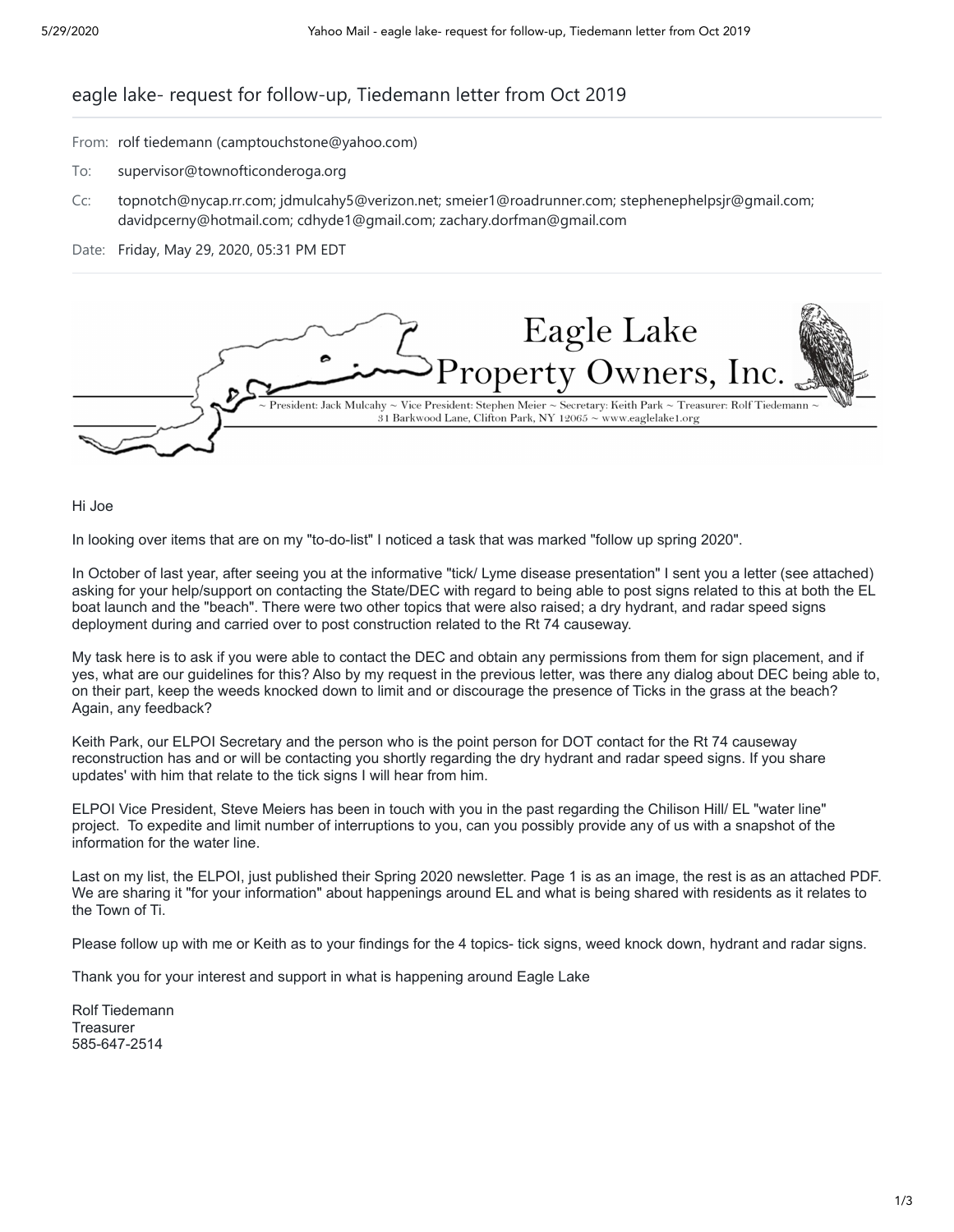# THE EAGLE LAKE NEWSLETTER

Spring 2020 1907 - Eagle Lake Property Owners, Inc. - 2020 Celebrating 113 years of responsible lake stewardship.

## **COVID-19 PANDEMIC CONCERNS**

There is a prominent link on the Eagle Lake web site to Essex County's web site for daily updates on the COVID-19 pandemic.

#### About summer homes and rentals.

In March the Essex County Board of Supervisors was concerned that COVID-19 exposures would increase with the movement of non-residents into our area from other areas putting an inordinate strain on Essex County public health providers, first responders, healthcare providers, and hospitals. Essex County is a rural county with only 38,000 residents and few hospitals. The county asked that out-ofarea residents not travel to the county, in keeping with Federal and state mandates. Property owners, including second-home owners, were asked to remove short-term rental listings from services such as AirBNB and VRBO immediately, and not rent their short-term rentals. While these restrictions may have been eased by the time you read this, ELPOI continues to strongly suggest that when you or any guests travel to your properties at Eagle Lake you bring appropriate supplies to self-quarantine for 14 days, and follow CDC and New York State guidelines regarding wearing masks and maintaining social distancing practices throughout your stay. Let's show respect and consideration for the health of our Chilson and Ticonderoga neighbors and friends!

#### At the boat launch.

Access to the Eagle Lake boat launch is allowed if strict adherence to CDC/NYSDOH guidelines for preventing the spread of colds, flu, and COVID-19 is followed:

- Try to keep at least six feet of distance between you ٠ and others.
- Avoid close contact, such as shaking hands.
- Wash hands often or use a hand sanitizer when soap and water are not available.
- Avoid surfaces that are touched often, such as rails, posts, and tie-off cleats.
- Wear masks in public when appropriate social distancing cannot be maintained.



"Like" Eagle Lake Property Owners, Inc. on Facebook to keep up with the latest news and share photos & other items of interest.

## 2020 Annual Meeting & Picnic

This year's annual meeting and picnic were to be held in July at the Chilson Community House, as always, but COVID-19 makes that plan untenable; the ELPOI Board is exploring other possibilities, including holding the meeting on line as a videoconference. Watch your e-mail, the Eagle Lake web site, or our Facebook page for updates. Included with this newsletter is a membership renewal form and an election ballot (along with a postage-paid and pre-addressed envelope) for you to complete and return with your check.

Election of board members and officers is also a critical part of the meeting. Current officers Jack Mulcahy, President, Steve Meier, Vice President, Rolf Tiedemann, Treasurer, and Keith Park, Secretary, as well as board member Chris Hyde, have agreed to stand for re-election. (The terms of board members David Cerny and Zack Dorfman do not expire this year.) Nominations from the floor (submitted by mail to Keith Park) are also welcome-new blood and new ideas have kept ELPOI vital for 113 years.

Members whose dues are paid are eligible to vote and to stand for election. Please submit your \$25 annual dues immediately to renew your membership, along with your board-and-officers election ballot. Use the attached return envelope or your own envelope addressed to:

> Keith Park, Secretary **Eagle Lake Property Owners** 31 Barkwood Lane Clifton Park, NY 12065



WE'RE SEEKING A VOLUNTEER OR GROUP OF VOLUNTEERS TO ASSUME RESPONSIBILITY **FOR ELPOI'S ADOPT-A-HIGHWAY COMMITMENT. IF** YOU'RE INTERESTED CONTACT **KEITH PARK AT** officer@eaglelake1.org

 $\mathbf 1$